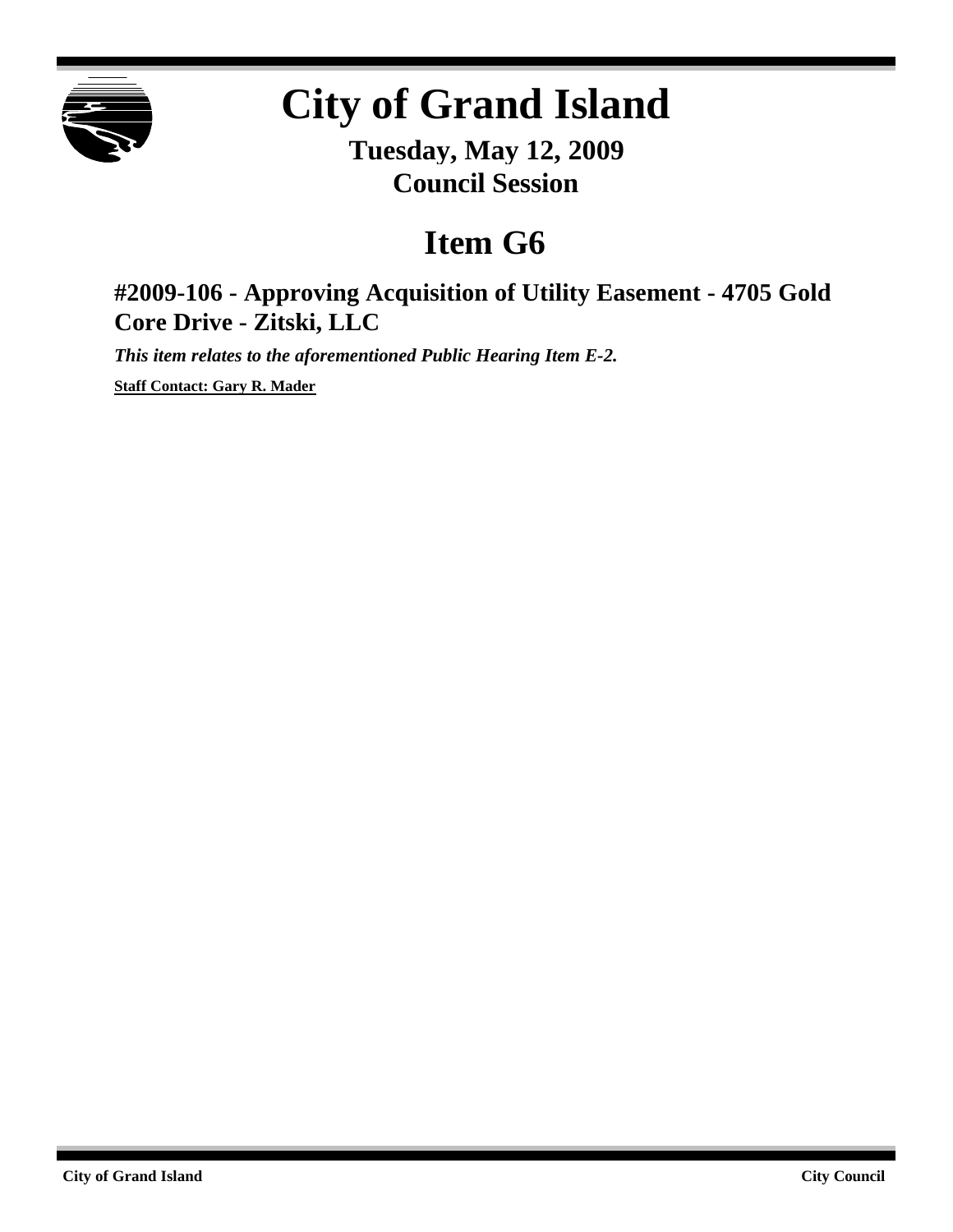#### R E S O L U T I O N 2009-106

WHEREAS, a public utility easement is required by the City of Grand Island, from Zitski, LLC, to survey, construct, inspect, maintain, repair, replace, relocate, extend, remove, and operate thereon, public utilities and appurtenances, including lines and transformers; and;

WHEREAS, a public hearing was held on May 12, 2009, for the purpose of discussing the proposed acquisition of an easement located in Hall County, Nebraska; and more particularly described as follows:

#### **TRACT NO. 1**

Commencing at the northwest corner of Lot One (1), Platte Valley Industrial Park Sixth Subdivision, in the City of Grand Island, Hall County, Nebraska; thence southerly along the westerly line of said Lot One (1), a distance of one hundred thirty one and eighty one hundredths (131.81) feet to the ACTUAL Point of Beginning; thence continuing southerly along the westerly line of said Lot One (1), a distance of twenty (20) feet; thence easterly, perpendicular to the westerly line of said Lot One (1), a distance of one hundred thirty five (135.0) feet; thence northerly, parallel with the westerly line of said Lot One (1), a distance of twenty (20.0) feet; thence westerly, perpendicular with the westerly line of said Lot One (1), a distance of one hundred thirty five (135.0) feet to a point on the westerly line of said Lot One (1), being the said Point of Beginning.

#### **TRACT NO. 2**

Beginning at the southwest corner of Lot One (1), Platte Valley Industrial Park Sixth Subdivision, in the City of Grand Island, Hall County, Nebraska; thence northerly along the westerly line of said Lot One (1), a distance of two hundred twenty six and sixty four hundredths (226.64) feet; thence easterly along the southerly line of the Northeast Quarter of the Southwest Quarter (NE1/4, SW1/4) Section Five (5), Township Ten (10) North, Range Nine (9) West, to a point being five (5.0) feet distant from the westerly line of said Lot One (1); thence southerly, parallel with the westerly line of said Lot One (1), a distance of two hundred twenty six and fifty nine hundredths (226.59) feet to a point on the southerly line of said Lot One (1); thence westerly along the southerly line of said Lot One (1) to the southwest corner of said Lot One (1), being the said Point of Beginning.

The above-described easements and right-of-way containing a combined total of 0.088 acres, more or less, as shown on the plat dated 4/20/2009, marked Exhibit "A", attached hereto and incorporated herein by reference,

NOW, THEREFORE, BE IT RESOLVED BY THE MAYOR AND COUNCIL OF

Approved as to Form  $\pi$ May 7, 2009 **¤** City Attorney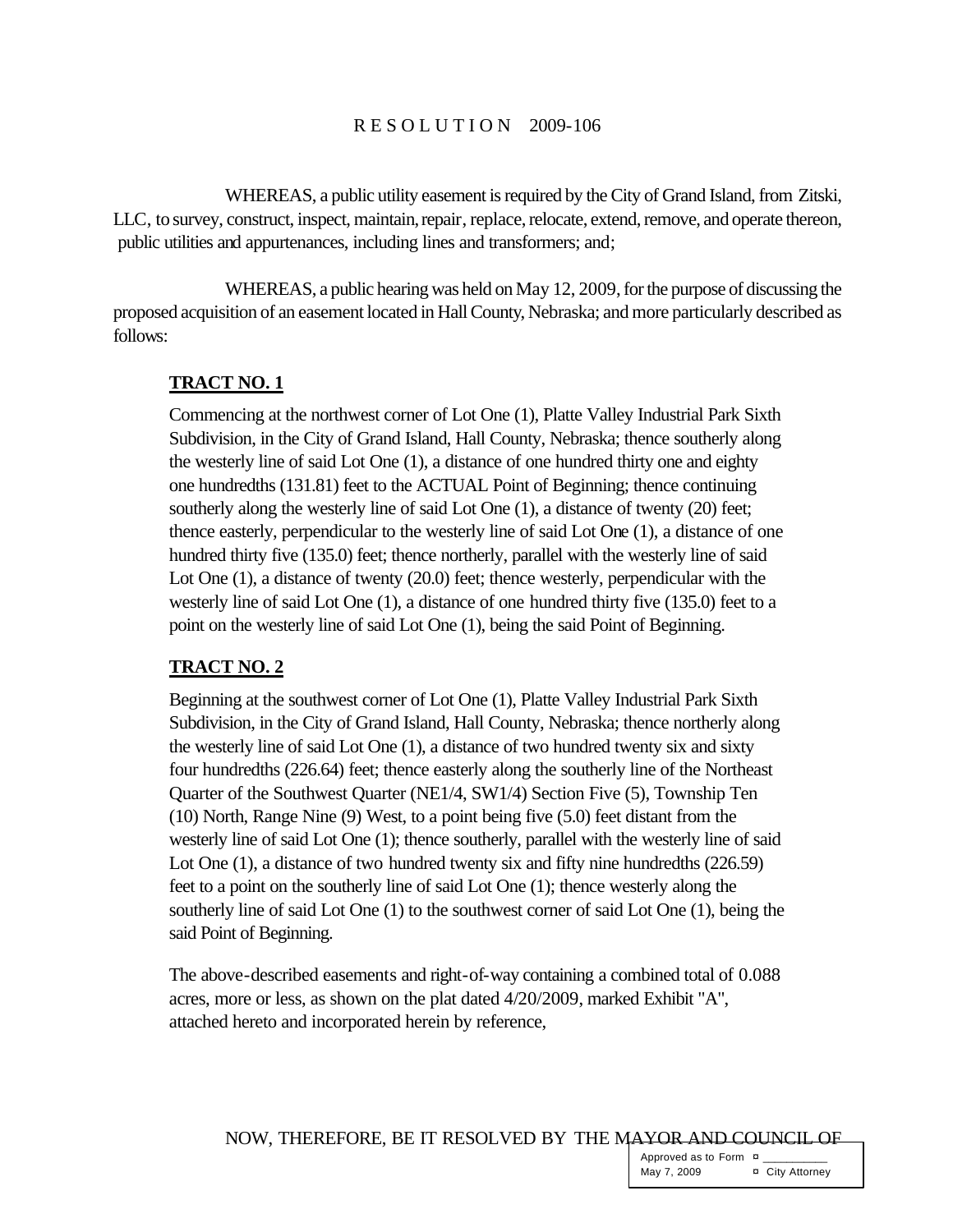THE CITY OF GRAND ISLAND, NEBRASKA, that the City of Grand Island be, and hereby is, authorized to acquire a public utility easement fromZitski, LLC, on the above-described tract of land.

- - -

Adopted by the City Council of the City of Grand Island, Nebraska, May 12, 2009.

Margaret Hornady, Mayor

\_\_\_\_\_\_\_\_\_\_\_\_\_\_\_\_\_\_\_\_\_\_\_\_\_\_\_\_\_\_\_\_\_\_\_\_\_\_\_

Attest:

RaNae Edwards, City Clerk

\_\_\_\_\_\_\_\_\_\_\_\_\_\_\_\_\_\_\_\_\_\_\_\_\_\_\_\_\_\_\_\_\_\_\_\_\_\_\_